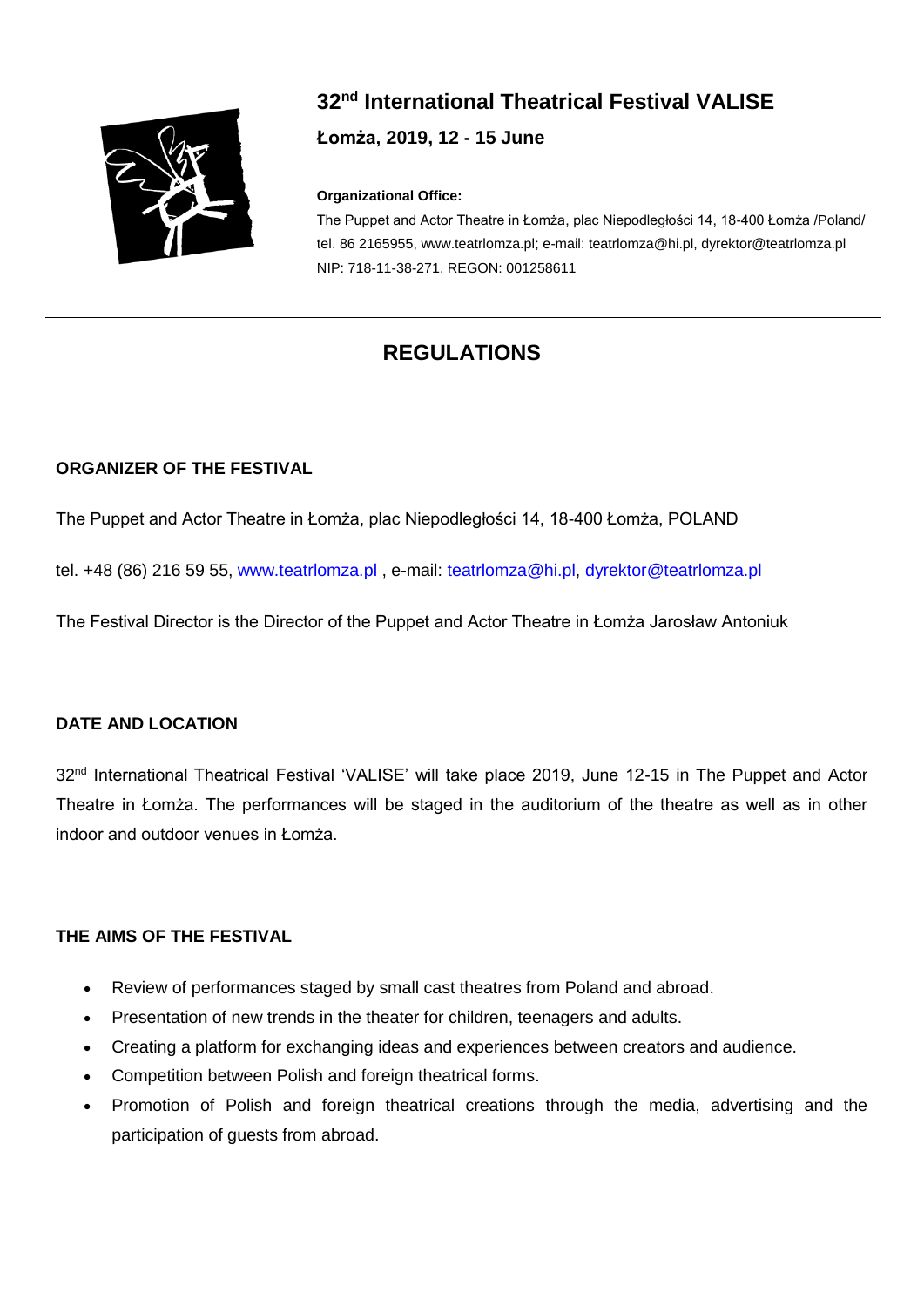#### **IN CO-OPERATION WITH**

- The Ministry of Culture and National Heritage
- The Voivode of Podlasie
- The Marshal of Podlaskie Voivodship
- The President of Lomza
- The Prefect of the County District

#### **ENTRY CONDITIONS:**

The Festival is an international review open to:

- 1. Professional institutional and non-institutional theatres.
- 2. Students of drama schools.

The performances presented at the Festival may feature various styles and techniques of theatrical expression, provided they meet the following conditions:

- 1. Small cast (max. 6 actors).
- 2. Number of team members less than 12.
- 3. Not longer than 120 minutes.
- 4. Portable scenography and technical requirements that allow the performance to be presented on any stage, including outdoors.
- 5. Preferred children's and adults' performances include those that are associated with form theatre and explore new ways to experience the arts, classic puppet theatre, visual theatre, dance theatre, etc.

To perform at the Festival it is required to send the application form by January 31, 2019 with enclosed materials:

- 1. Technical specifications, stage & lighting plans.
- 2. DVD/VCD/CD record of performance or link video.
- 3. Photos on CD, brochures, posters, any other supporting documentation (via e-mail) photos must be high resolution.
- 4. Number of all staff and names (tour list with hotel rooming list).

The selection will be conducted by the Qualification Board appointed by the Director of the Festival.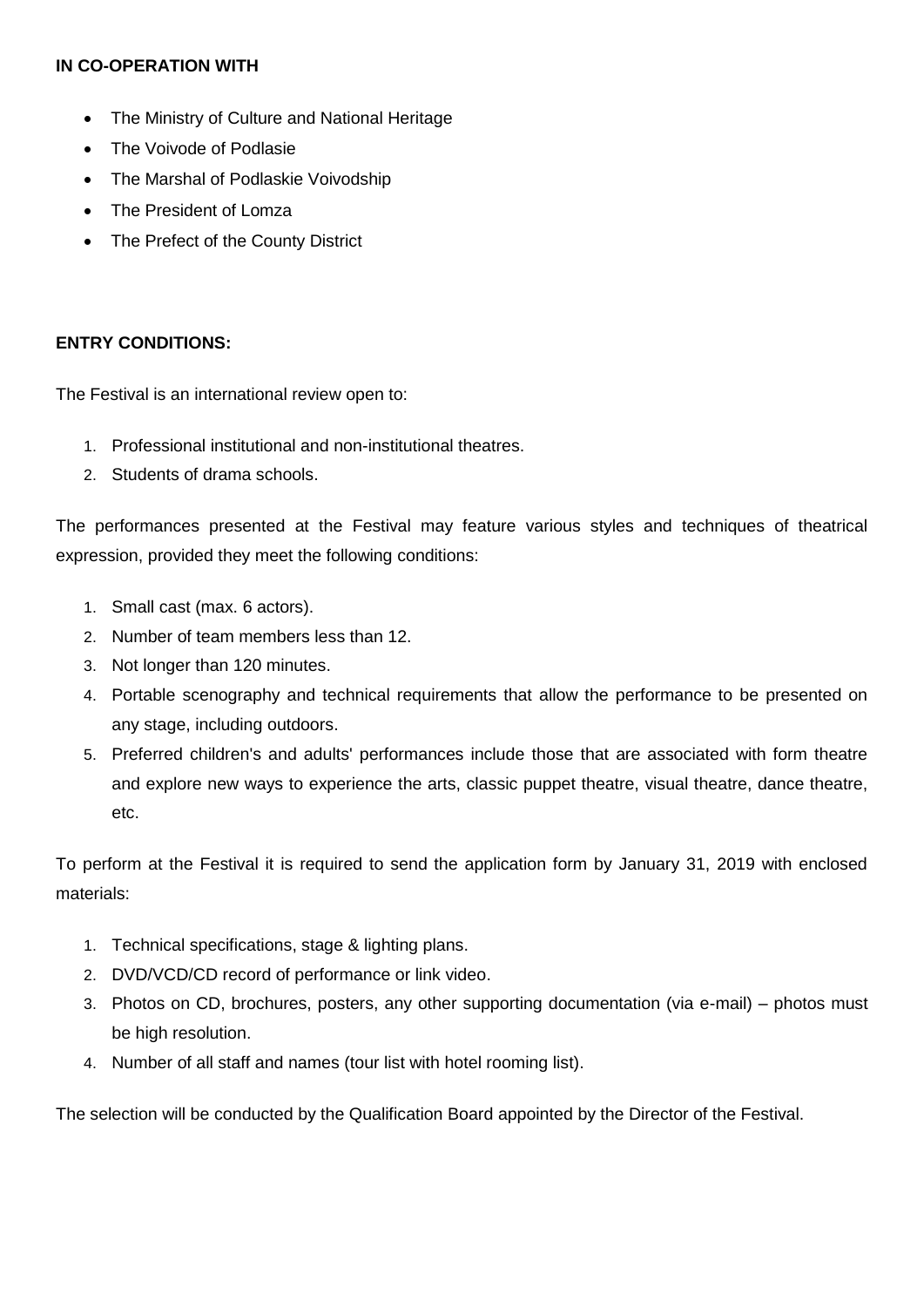Organizers provide the performers with:

- Hotel accommodation for the duration of the Festival, starting from one day prior to the festival.
- Breakfast, lunch and dinner during the stay in Łomża.
- A payment of 6000 PLN for the performance or the equivalent in EUROs according to the exchange rate.
- Technical support and facilities necessary to stage the performance.
- Arrange transport to Łomża and back to airport Warsaw.
- Promotional materials.
- Cultural program.

The cost of travel is covered by the performers.

#### **JURY AND PRIZES**

As the Festival is a competition, the jury appointed by the Director of the Festival will judge the performances and award the following prizes:

- Grand Prix an award for the best performance
- **Best Director**
- Best Scenography
- **Best Music**
- 3 equal Best Actor Awards

The total pool of prizes funded by the organizers, co-organizers and sponsors amounts to 15.000 PLN. The director of the Festival may authorize the jury to change the value of individual prizes, provided the total pool is not exceeded. The organizers also allow the possibility of additional prizes to be awarded by institutions, associations or sponsors. Every participant of the 32<sup>nd</sup> International Theatrical Festival 'Valise' will also receive a certificate of participation.

### **PARTICIPANT'S COMMITMENTS**

Upon qualification, the Participant shall present the submitted performance to be reviewed in the competition. The performance shall be presented only once. The Participant agrees to have the fragments of the performance recorded by the organizers and/or television and to publishing information materials in the press and festival releases free of charge. The Participant shall also delegate their representative to be present at the closing ceremony, and shall settle any and all matters pertaining to copyright fees.